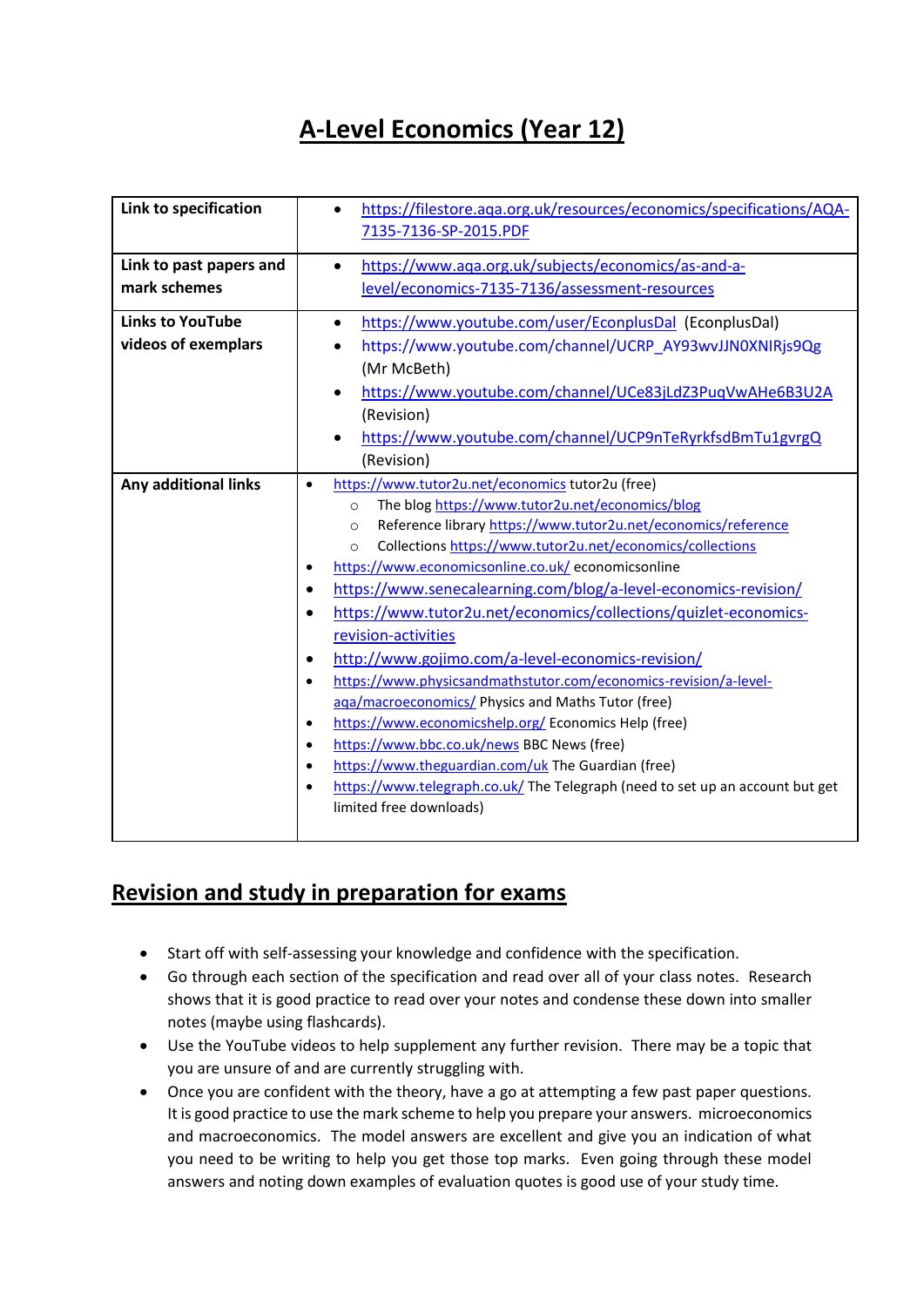- Practice as many multiple choice questions as possible. Mark your answers against the mark scheme and for those you got wrong sit down and study the answer again – ask yourself why you got it wrong and have a look at the other alternatives.
- Use Fronter for additional resources (PowerPoint slides etc.).

## **How to Get a Top Grade in A-Level Economics**

## **TIP 1**

**"Top students talk and write confidently about how the economic theory they are learning relates to the real world."**

- Top students always use examples!
- Examples is an important way to support your arguments in longer answers, both for analysis and evaluation.
- You don't necessarily need loads of data but having that extra context to hand as part of your revision notes can make a big difference.

## **TIP 2**

## **"Show a genuine interest in the subject added to consistent hard work."**

Always be on the look out for articles, tweets, TV news pieces that give you contextual examples to add to your class notes. Revision at A-level is a marathon not a sprint!

## **TIP 3**

"Spend time studying current developments in economics that are relevant to your specification. This not only enriches your understanding of key concepts but will enable you to **refer to an industry or a firm of your choice** if asked in an essay."

- It is important for students to make connections between different topics, and especially between the macro and micro aspects of the course for the synoptic paper.
- We really like the Deloitte Monday Briefing written by Ian Stewart a superb, concise resource which covers some important ground.

## **TIP 4**

"I'd say that it is their thirst to delve deeper and always question, question question - as well as **really solid knowledge."**

- Evaluation is a skill you can develop by doing as many essay plans / practice questions as you can. Download past paper mark schemes and examiner report for ideas.
- At A-level, examiners are looking for depth rather than breadth. An exam question might say "using an industry" or "using a country of your choice" That is a clear command and you are strongly advised to become a mini expert on a few industries and countries that really interest you!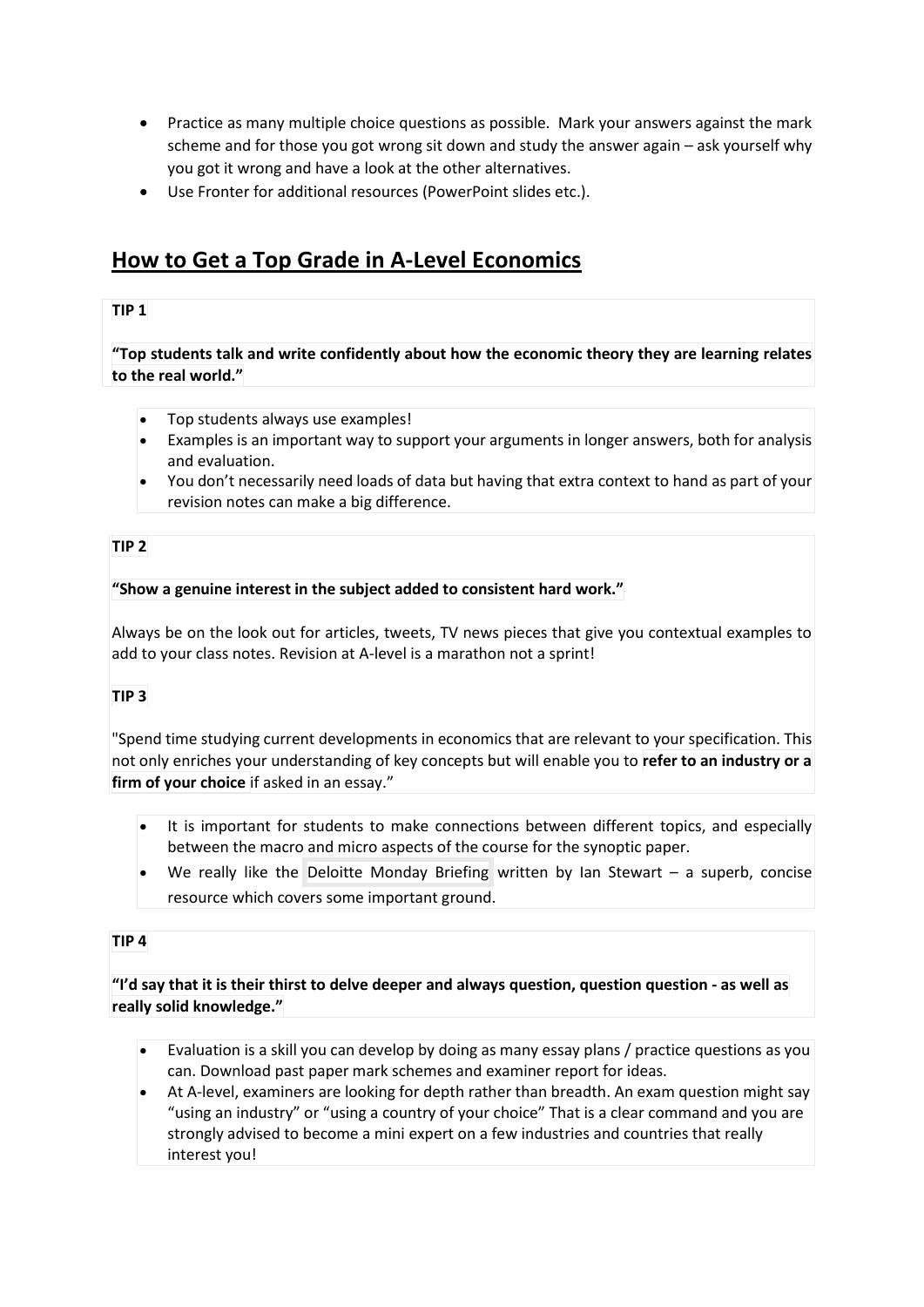#### **TIP 5**

#### **"Consistency in fully understanding the specific demands of the question."**

- Be clear what command words in an exam question require! For example, the command word "examine" means that you must analyse **and** evaluate!
- Your evaluation should **immediately** follow your analytical point, and not be left until the end of the essay

## **TIP 6**

**"Well structured, concise and well articulated which ultimately answers the question with everything you would have considered, sometimes more!"**

 Students who read, watch and listen more, have extra to say! This is helpful in the final reasoned judgements at the end which are key to getting top marks for evaluation.

## **TIP 7**

#### **"They know how to manipulate and develop a diagram to help them answer the question!"**

- Economics diagrams feature throughout all of your exam papers. Evaluation questions may specifically ask you to draw them and adapt them to a scenario.
- Don't just draw a basic diagram look to develop it!
- When you include a diagram in an economics answer, it is important that you also write about it.
- Unless you do this, you are likely to only be awarded AO1 (knowledge) marks for your diagram.
- Writing about your diagram usually allows you to be awarded AO3 (analysis) marks as well.

#### **TIP 8**

**"Being consistent throughout each paper - no slip ups! The shorter mark questions are just as important."**

**Please, please, please** do not over-write on the shorter questions. Often, they require **a short, focused, accurate answer** (showing workings) rather than long paragraphs. **TIP 9**

**"Consistent well organised economics with clear chains of reasoning and a clear judgement that answers the question for 25 markers."**

Exam reports are clear! For high analysis marks, you will need to practice writing answers with clear analytical chains of reasoning using relevant economic concepts.

#### **TIP 10**

**"Don't forget to relate your answerto the real world - either making use ofthe information provided in the figures and extracts or your own knowledge."**

Many of the **application marks** in data response questions go un-awarded because students are not drawing from & using the data charts, tables and extracts provided.